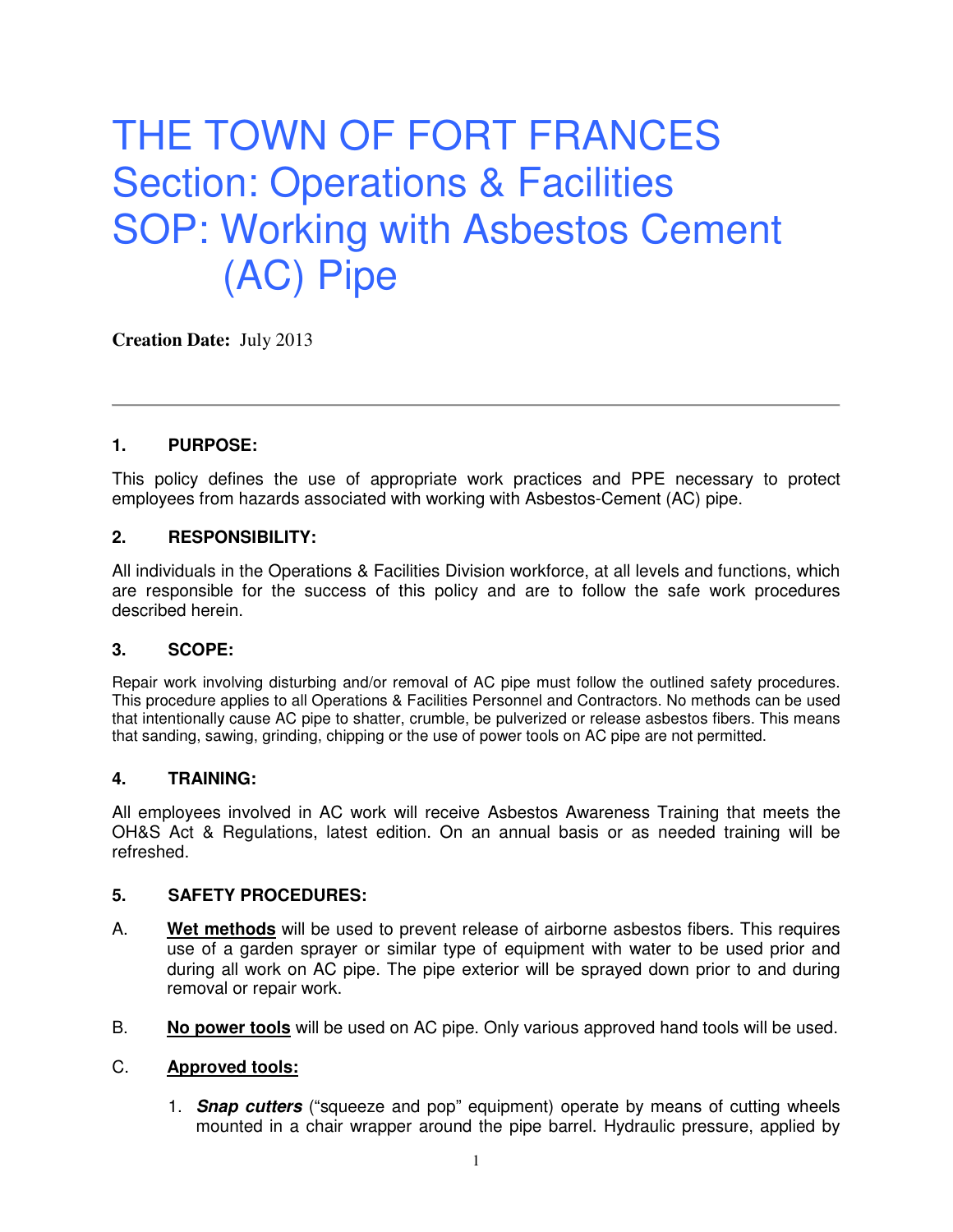means of a remote, pneumatically or manually operated pump squeezes the cutting wheel into the pipe wall until the cu is made. This type of cutting with water sprayed minimizes the release of asbestos fibers.

- 2. **Roll cutters** that cut the pipe as the cutting edge of the rollers are tightened down as pressure is applied manually to the cutters as they circle the pipe. This type of cutting with water sprayed on the pipe minimizes the release of any asbestos fibers. Cutting wheels are wiped before use to remove any lubricant that might bond with any fibers and wiped cleaned again after use.
- 3. **Wet Tapping AC Pressure Pipe** for services connections is performed in the trench while the pipe is under pressure. The equipment is affixed to the pipe by means of a chain yoke. A combination boring and inserting bar drills and taps the pipe wall and inserts a corporation stop. The pressure chamber, which protects against water leakage also catches the asbestos cement chips, so this essentially a dust free operation.
- 4. **Bristle brush** to smooth cutting surfaces may be used only with copious water spray to suppress and dust.
- 5. **Use of Cold Chisel and Hammer to remove coupling from AC pipe:** When possible, the intact section would be removed would be removed requiring a coupler to be removed but this is not always possible. AC coupling removal must be done by gradually splitting the coupling lengthwise using a chisel and hammer. After the coupler has been split a crowbar or similar tool is used as a lever to split the bottom of the coupling. The pieces must be bagged in asbestos disposal bag(s).
- 6. **Safety Equipment:** The AC pipe safety equipment shall be used t all times when working with AC pipe. The equipment must include a laminated copy of this Standard Operating Procedure (SOP), gloves, safety glasses, ear plugs, appropriate polypropylene suits, towels, hand cleaner, disposal bag(s), dust tape, flash light, warning sings and barrier tape.

## D. **Required Personal Protective Equipment (PPE):**

- 1. Employee personal protective clothing: To further safeguard employees' the following PPE is required:
	- Polypropylene or disposable coveralls appropriate for the hazard
	- Rubber boots
	- Gloves with plastic cover hands and canvas back will be worn when working with AC pipe
	- Safety glasses
	- Employees have the option of wearing an approved N-95 disposable dust mask/respirators. Since exposure is primarily through inhalation, the use of respiratory protection is strongly recommended.
- 2. The rubber gloves will have the tops rolled out  $1 1$   $\frac{1}{2}$  to form a cuff that catch drips, etc. that might normally land on a body part.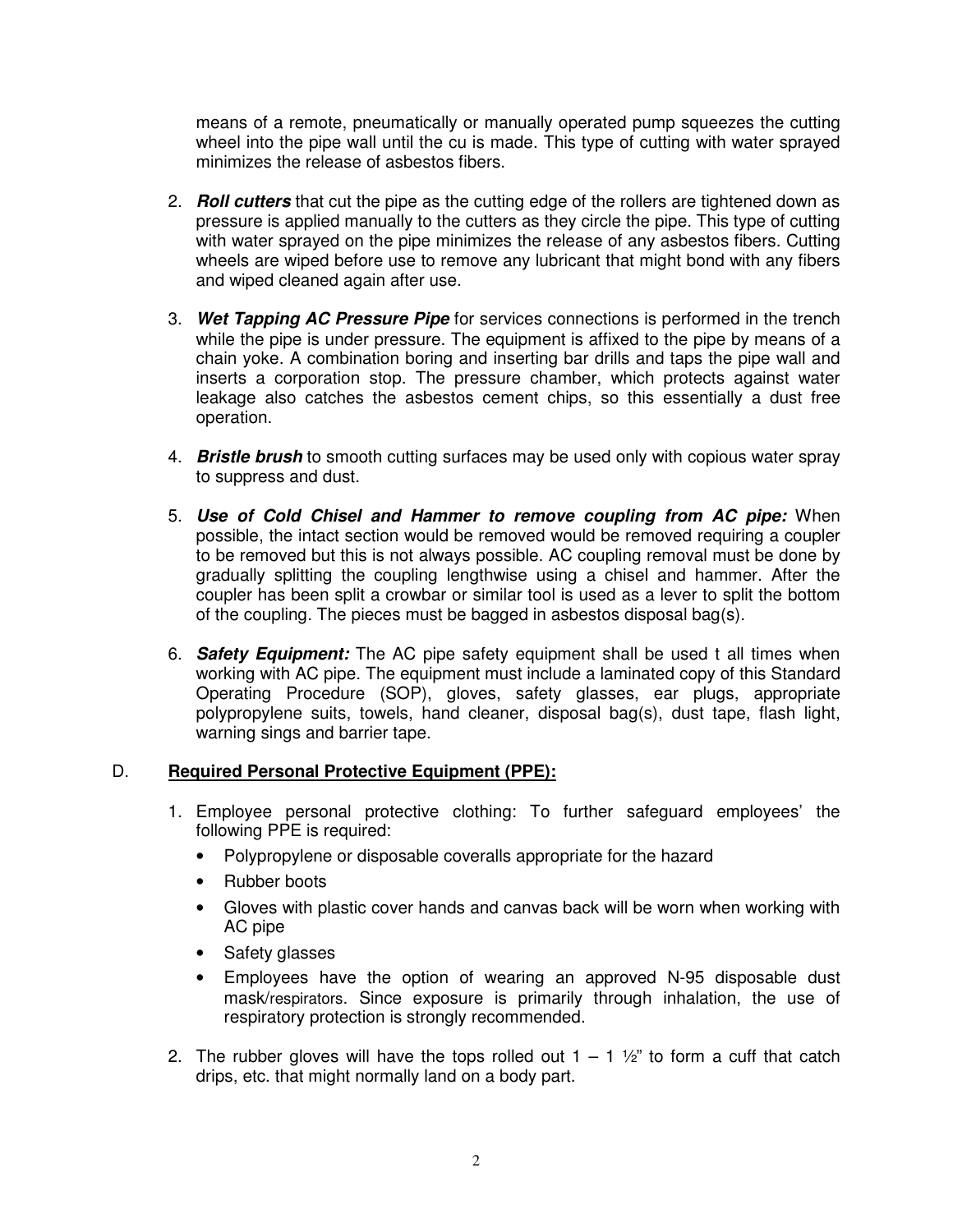3. The coveralls will be secure and sealed to the ankles and wrists by applying duct tape at the cuffs.

## E. **Establish a "Controlled Zone"):**

- 1. A "Controlled Zone" will be established for all work involving AC pipe. The following are guidelines for establishing and maintaining a "Control Zone".
	- b) Establish a perimeter  $5 10$  feet back from the leading edge of any excavation, hole or trench.
	- c) Set cones or barricades strategically around the perimeter.
	- d) Thread "Danger Tape" around the perimeter and attached to the cones or barricades.
	- e) Set the "Authorized Personnel Only" signs around the outside of the "Controlled Zone".
	- f) Only authorized and properly outfitted personnel may enter the "Controlled Zone".
	- g) Any person and any equipment leaving the "Controlled Zone" must be subject to decontamination as defined further in this document.

## F. **Disposal and Decontamination procedures:**

- 1. The Snap or Roll Cutter tool should be cleaned prior to use to reduce asbestos cement debris which could build-up on the blades during cutting
- 2. All removed AC pipe and debris will be wetted down, collected and placed in asbestos disposal bags. They will be taken to the landfill site and buried immediately.
- 3. All tools that have been used to remove AC pipe must be wiped clean of debris with disposable cloths while still inside the "Controlled Zone". The cloths will be placed in the asbestos disposal bags and the bags will be sealed as defined above.
- 4. The disposal coveralls and rubber gloves will be placed in the asbestos disposal bag while still inside the "Controlled Zone".
- 5. Rubber boots must be washed off removing dirt and debris while in the excavation.
- 6. Proper bagging will consist of placing the AC pipe and debris in the asbestos bag and duct taping the top of the bag to seal it. The bag will then be placed inside a second clear disposal bag to ensure double-bagging. The second bag must also have the top sealed with duct tape.
- 7. Waterless hand cleaners and water will be available for employee's hands and face cleaning after removing the personal protective equipment.
- 8. Once wiped clean, clean Snap or Roll Cutter and all other tools used at the shop.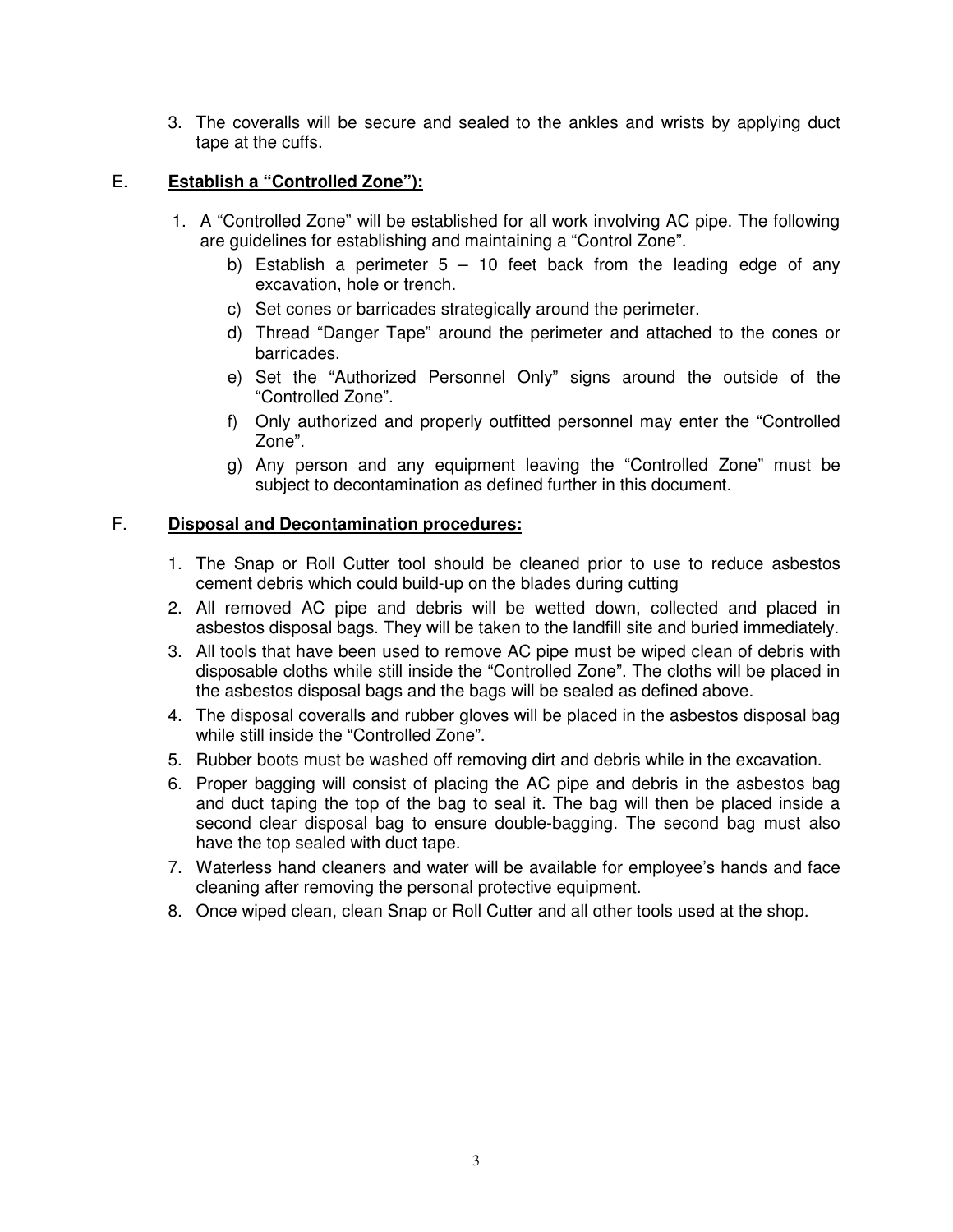## G. **Safe Work Procedure Checklist:**

The Supervisor and competent crew leader will use, follow and document safe work procedures on a checklist.

- a) Identifying potential AC pipe works needs prior attending to job site. This allows crew to ensure they have the right equipment and procedures for working on AC pipe.
- b) Ensuring that crew has been asbestos awareness trained
- c) Assembling basic personal protective equipment and tools, which is in good repair and clean:
	- Disposable coveralls
	- Rubber boots
	- Rubber gloves
	- Safety glasses
	- Proper working order and clean tools including Snap or Roll cutters wiped before and after use to reduce and remove any fibers that may be on the cutters
	- Ensure all clean tools are available

d) Assembling control equipment

- Garden sprayer or similar with adequate supply of water
- Large wipes for cleaning tools and equipment
- Asbestos disposal bags and tape
- Waterless hand cleaners
- Warning tape/signs

## **6. ATTACHMENT:**

Safe Work Procedure Checklist